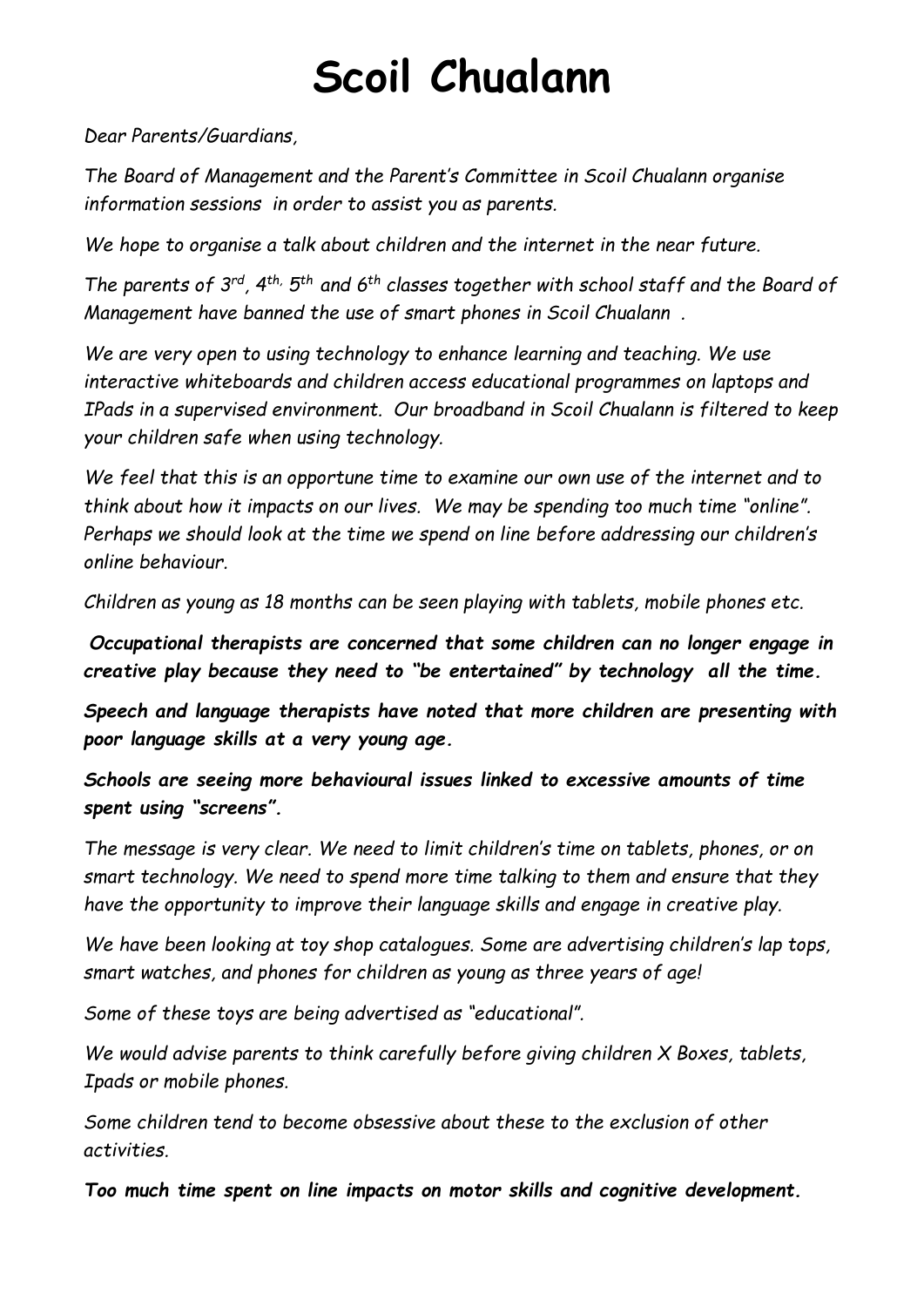### *How can we help our children when using technology?*

## *Santa has asked all parents to think twice before asking him for toys which impact on their ability to play creatively and can expose children to online risks.*

*We can delay giving smart phones to our children for as long as possible (secondary school).*

*We can encourage our children to engage in other fun activities when they ask to play with our phones.*

#### *Here are some tips which might be helpful*

- *Limit screen time. No screen time on school mornings*
- *Engage in more board games/outdoor activities/reading/craft work*
- *Only allow children to use the internet when there is an adult present*
- *Postpone buying mobile phones/tablets for as long as possible (secondary school)*
- *Introduce technology gradually for limited, supervised periods of time*
- *Turn off wireless broadband at bed time*
- *Do not allow children to have a television/tablet/phone/X Box etc. in their bedroom*
- *Do not give your child a phone, lap top, tablet or Ipad without supervising them*
- *Discuss how much time the family spends with technology and if too much time is being spent with technology plan technology free activities*
- *Have a behaviour code for online activity (short simple rules ), let everyone have imput when compiling the code, discuss the code and ensure that the children understand it*
- *Have a look at cybersafeireland.ie or webwise.ie for more tips*

*Children may want to spend more time with technology during midterm break. Please monitor their usage and discourage them from too much screen time.*

*Thank you for taking the time to read this letter.*

*Míle buíochas. Carmel Ní Ghairbhín Príomhoide*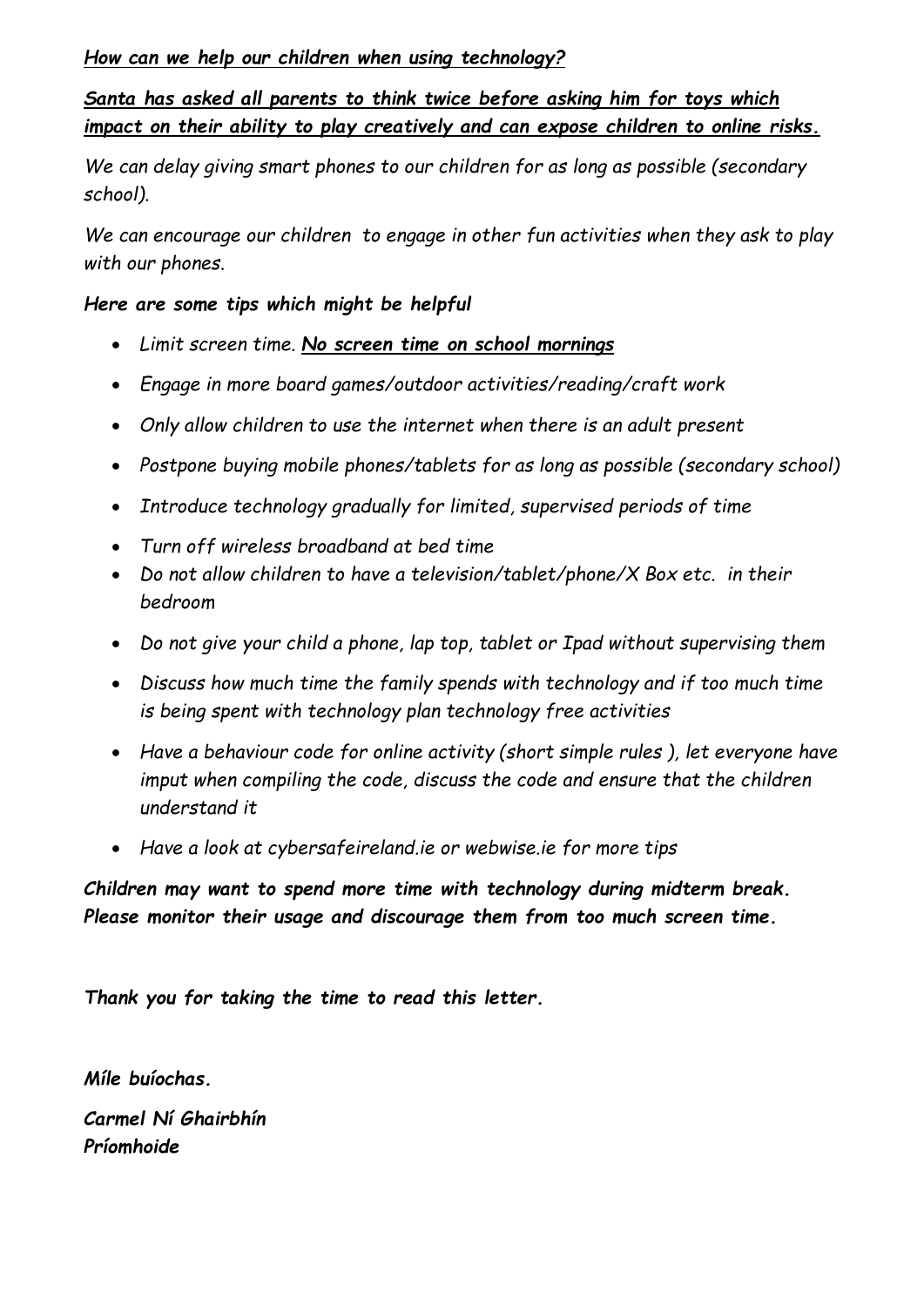# **Scoil Chualann**

Cuireann Bord Bainistíochta agus Coiste na dTuismitheoirí Scoil Chualann seisiúin eolais ar fáil do thuismitheoirí na scoile seo.

Táimid ag súil go mbeidh caint againn go luath faoi pháistí agus an idirlíon.

Tá tuismitheoirí Ranganna 3,4,5,6 maraon le foireann agus Bord Bainistíochta na Scoile tar éis cosc a chur leis na "fóin chliste".

Bainimid úsáid as teicneolaíocht chun cur le torthaí foghlama na bpáistí agus chun cur le scileanna múinteoireachta. Bainimid leas as an gclar bán idirghníomhach agus tá fáil ag na páistí ar chláir oideachasúla ar ríomhairí glúine agus ar thaibléid i suíomh sábhailte faoi chúram múinteora.

Sílimid go mba chóir dúinn ar fad athbhreithniú a dhéanamh ar an gcaoi go núsáidimid féin an teicneolaíocht agus ar an tionchar a bhíonn ag na méain sóisialta orainn.

Seans maith go bhfuilimid féin ag caitheamh an iomarca ama leis an teicneolaíocht. B'fhéidir go mba choir dúinn díriú ar ár niompar féin ar líne ar dtús.

Tá gasúir 18 mí le feiceáil ag spraoi le taibléid, fóin srl na laethanta seo.

**Tá imní ar theiripeoirí saothair nach féidir le roinnt gasúr páirt a ghlacadh i spraoi cruthaitheach toisc go mbíonn siad ag lorg treorach ón teicneolaíocht an t-am ar fad.**

**Tá sé tugtha faoi deara ag teiripeoirí urlabhra agus teanga go bhfuil páistí óga ag teacht chucu agus fíorbheagán teanga acu.** 

**Tá níos mó fadhbanna iompair ag páistí ar scoil anois agus níl aon dabht ach go bhfuil dlúthbhaint aige seo leis an méid ama ata á chaitheamh acu ag breathnú ar "scáileáin"**

Is léir mar sin go gcaithimid teorainn ama a chur leis an méid ama a chaitheann gasúir ar thaibléid, fóin nó le teicneolaíocht chliste. Is gá dúinn níos mó ama a chaitheamh ag caint leo agus a chinntiú go mbíonn seans acu a gcuid scileanna teanga a fhorbairt .

Tá roinnt ama caite againn ag breathnú ar chatalóg bréagán. Tá ríomhairí glúine, uaireadóirí cliste, agus fóin chliste luaite iontu do pháistí 3 bliana d'aois!

Tá sé scríofa sna catalóga gur bréagáin oideachasúla iad seo!!

Molaimid do thuismitheoirí dianmhacnamh a dhéanamh sula gceannaíonn siad na rudaí seo dá bpáistí.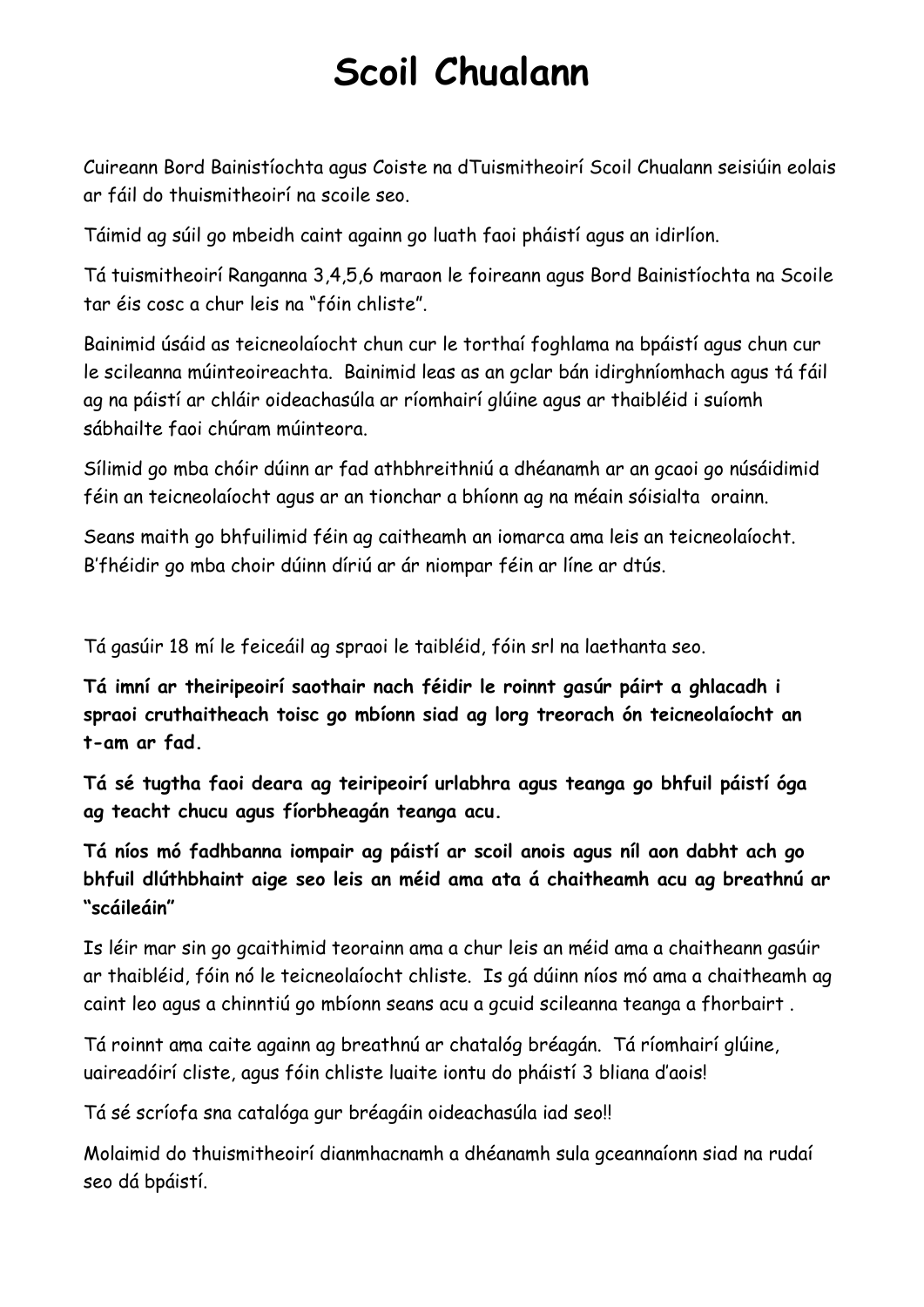Is féidir le roinnt páistí a bheith chomh gafa leis an teicneolaíocht seo nach mbacann siad le scileanna eile.

**Cuireann sé as do scileanna luaile agus forbairt chognaíoch an pháiste nuair a chaitheann siad an iomarca ama ar líne.**

### **Is féidir linn cabhrú leis na páistí nuair atá siad ag baint úsáide as teicneolaíocht.**

### **Tá San Nioclás tar éis iarraidh orainn na bréagáin "cliste" seo a sheachaint**

Ní gá dúinn fóin chliste a thabhairt do pháistí óga, is féidir linn fanacht go dtí go bhfuil siad níos sine (aois mheánscoile)

Is féidir linn na páistí a spreagadh chun páirt a ghlacadh i ngníomhaíochtaí eile ionas nach mbeidh siad ag iarraidh spraoi leis na fóin seo againne.

### **B'fhéidir go gcabhróidh na moltaí seo libh**

- Cuir teorainn leis an méid ama a chaitheann na páistí ar líne. Ná bíodh aon fáil ar scáileáin ar maidin
- Caith níos mó ama le cluichí boird/gníomhaíochtaí lasmuigh/léitheoireacht/Obair láimhe
- Ná ceannaigh fóin phóca /taibléid go dtí go bhfuil na gasúir réidh le bheith freagrach astu
- Lig do na páistí eolas a chuir ar an teicneolaíocht de réir mar a théann siad in aois , cuir teorainn leis an méid ama a chaitheann siad ar líne agus coinnigh súil orthu le linn an ama seo
- Múch an idirlíon istoíche
- Ná tabhair taibléad/fón/X Box/PS srl do pháiste muna bhfuil duine fásta ag coinneáil súil orthu
- Ná bíodh cead ag na páistí teilifís, Ipads,taibléid nó fóin a úsáid sna seomraí codlata
- Labhair leis an gclann faoi méid ama a chaitheann an teaghlach leis an teicneolaíócht agus eagraigh gníomhaíochtaí saor ón teicneolaíocht má tá iomarca ama á chaitheamh leis an teicneolaíocht
- Bíodh cód iompair ag an teaghlach don idirlíon, bí cinnte go bhfuil ionchur ag gach duine sa chód agus go dtuigeann gach duine é

Seans go mbeidh na paistí ag iarraidh níos mó ama a chaitheamh leis an teicneolaíocht le linn saoire na Samhna. Iarrtar oraibh súil a choinneáil ar na páistí agus gan ligint dóibh an iomarca ama a chaitheamh leis an teicneolaíocht.

Míle buíochas as an litir seo a léamh

Carmel Ní Ghairbhín Príomhoide